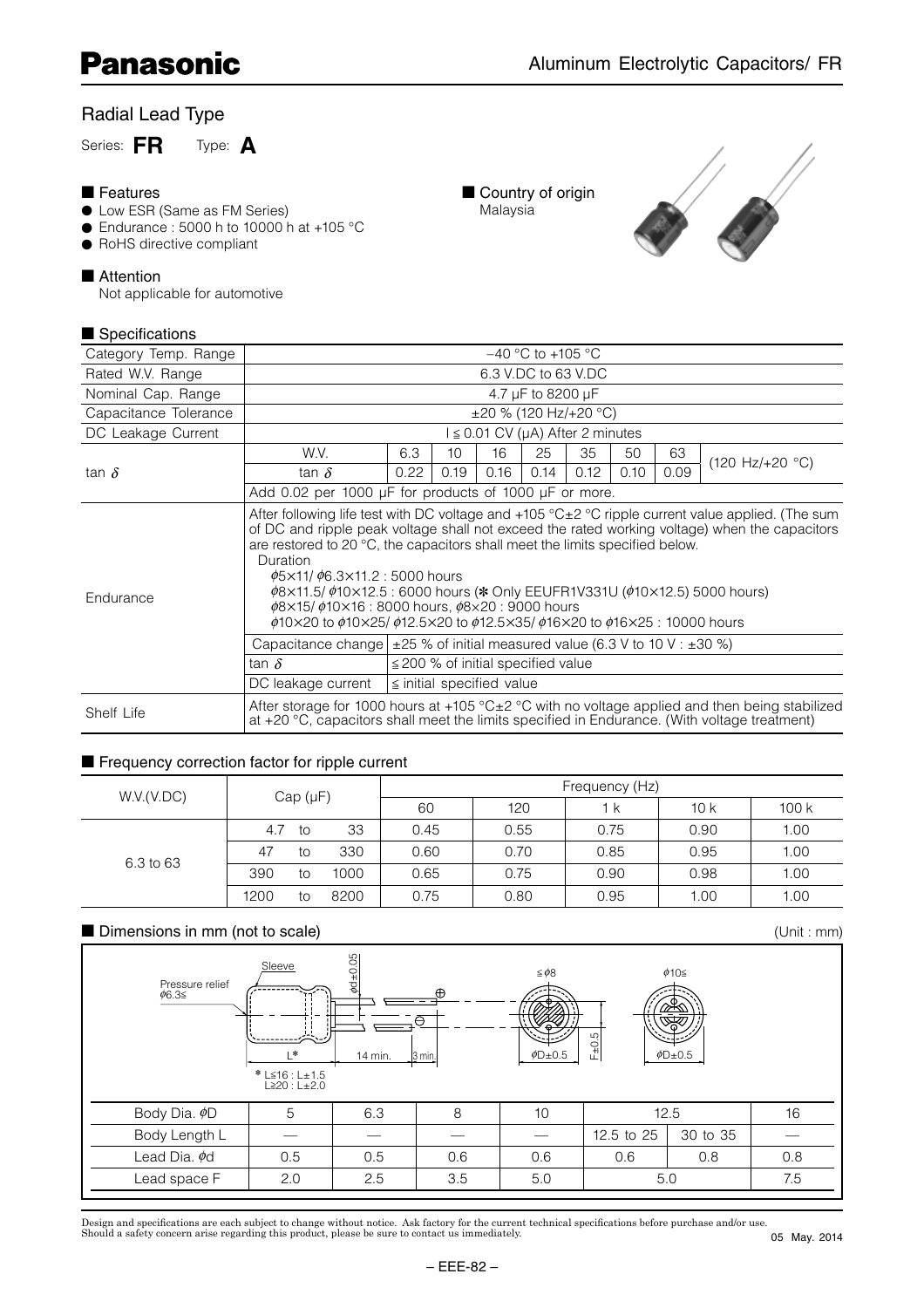# ■ Case size/Impedance/Ripple current

| W.V.(V.DC)                          |          | 6.3 V to 35 V                           |                                       |                                         | 50 V                                  |                  |  |  |
|-------------------------------------|----------|-----------------------------------------|---------------------------------------|-----------------------------------------|---------------------------------------|------------------|--|--|
| Case size<br>$(\phi\Box\times\Box)$ |          | Impedance<br>$(\Omega/100 \text{ kHz})$ | Ripple Current<br>(mA r.m.s./100 kHz) | Impedance<br>$(\Omega/100 \text{ kHz})$ | Ripple Current<br>(mA r.m.s./100 kHz) |                  |  |  |
|                                     | $+20 °C$ | $-10$ °C                                | +105 $\degree$ C                      | $+20 °C$                                | $-10$ °C                              | +105 $\degree$ C |  |  |
| 5<br>$\times$ 11                    | 0.300    | 1.000                                   | 280                                   | 0.340                                   | 1.130                                 | 250              |  |  |
| $\times$ 11.2<br>6.3                | 0.130    | 0.430                                   | 455                                   | 0.140                                   | 0.460                                 | 405              |  |  |
| 8<br>$\times$ 11.5                  | 0.056    | 0.168                                   | 950                                   | 0.061                                   | 0.183                                 | 870              |  |  |
| 8<br>$\times$ 15                    | 0.041    | 0.123                                   | 1240                                  | 0.045                                   | 0.135                                 | 1140             |  |  |
| $\times$ 20<br>8                    | 0.030    | 0.090                                   | 1560                                  | 0.033                                   | 0.099                                 | 1430             |  |  |
| $\times$ 12.5<br>10                 | 0.043    | 0.114                                   | 1290                                  | 0.042                                   | 0.126                                 | 1170             |  |  |
| $\times$ 16<br>10                   | 0.028    | 0.078                                   | 1790                                  | 0.030                                   | 0.090                                 | 1650             |  |  |
| $\times$ 20<br>10                   | 0.020    | 0.057                                   | 2180                                  | 0.023                                   | 0.069                                 | 1890             |  |  |
| $\times$ 25<br>10                   | 0.018    | 0.054                                   | 2470                                  | 0.022                                   | 0.066                                 | 2150             |  |  |
| $\times$ 20<br>12.5                 | 0.018    | 0.045                                   | 2600                                  | 0.022                                   | 0.055                                 | 2260             |  |  |
| 12.5<br>$\times$ 25                 | 0.015    | 0.038                                   | 3190                                  | 0.018                                   | 0.045                                 | 2660             |  |  |
| $\times$ 30<br>12.5                 | 0.013    | 0.033                                   | 3630                                  | 0.016                                   | 0.040                                 | 3160             |  |  |
| $\times$ 35<br>12.5                 | 0.012    | 0.030                                   | 3750                                  | 0.014                                   | 0.035                                 | 3270             |  |  |
| $\times$ 20<br>16                   | 0.017    | 0.043                                   | 3300                                  | 0.019                                   | 0.048                                 | 2870             |  |  |
| $\times$ 25<br>16                   | 0.014    | 0.035                                   | 3820                                  | 0.016                                   | 0.040                                 | 3320             |  |  |

| W.V.(V.DC)                            | 63 V     |                                 |                                       |  |  |  |  |
|---------------------------------------|----------|---------------------------------|---------------------------------------|--|--|--|--|
| Case size<br>$(\phi\Box \times \Box)$ |          | Impedance<br>$(\Omega/100$ kHz) | Ripple Current<br>(mA r.m.s./100 kHz) |  |  |  |  |
|                                       | $+20$ °C | $-10$ °C                        | $+105$ °C                             |  |  |  |  |
| 5<br>$\times$ 11                      | 0.510    | 2.040                           | 175                                   |  |  |  |  |
| 6.3<br>11.2<br>$\times$               | 0.210    | 0.840                           | 284                                   |  |  |  |  |
| 8<br>11.5<br>$\times$                 | 0.092    | 0.368                           | 566                                   |  |  |  |  |
| 8<br>15<br>$\times$                   | 0.068    | 0.272                           | 741                                   |  |  |  |  |
| 8<br>$\times$ 20                      | 0.050    | 0.200                           | 930                                   |  |  |  |  |
| 10<br>12.5<br>$\times$                | 0.063    | 0.252                           | 761                                   |  |  |  |  |
| 10<br>16<br>$\times$                  | 0.045    | 0.180                           | 1073                                  |  |  |  |  |
| 10<br>$\times$ 20                     | 0.035    | 0.140                           | 1229                                  |  |  |  |  |
| 10<br>$\times$ 25                     | 0.033    | 0.132                           | 1500                                  |  |  |  |  |
| 12.5<br>$\times$ 20                   | 0.033    | 0.125                           | 1582                                  |  |  |  |  |
| 12.5<br>$\times$ 25                   | 0.027    | 0.092                           | 1995                                  |  |  |  |  |
| 12.5<br>30<br>$\times$                | 0.024    | 0.082                           | 2528                                  |  |  |  |  |
| 12.5<br>35<br>$\times$                | 0.021    | 0.071                           | 2780                                  |  |  |  |  |
| 16<br>$\times$ 20                     | 0.029    | 0.093                           | 2153                                  |  |  |  |  |
| 16<br>$\times$ 25                     | 0.024    | 0.074                           | 2988                                  |  |  |  |  |

Design and specifications are each subject to change without notice. Ask factory for the current technical specifications before purchase and/or use.<br>Should a safety concern arise regarding this product, please be sure to 05 May. 2014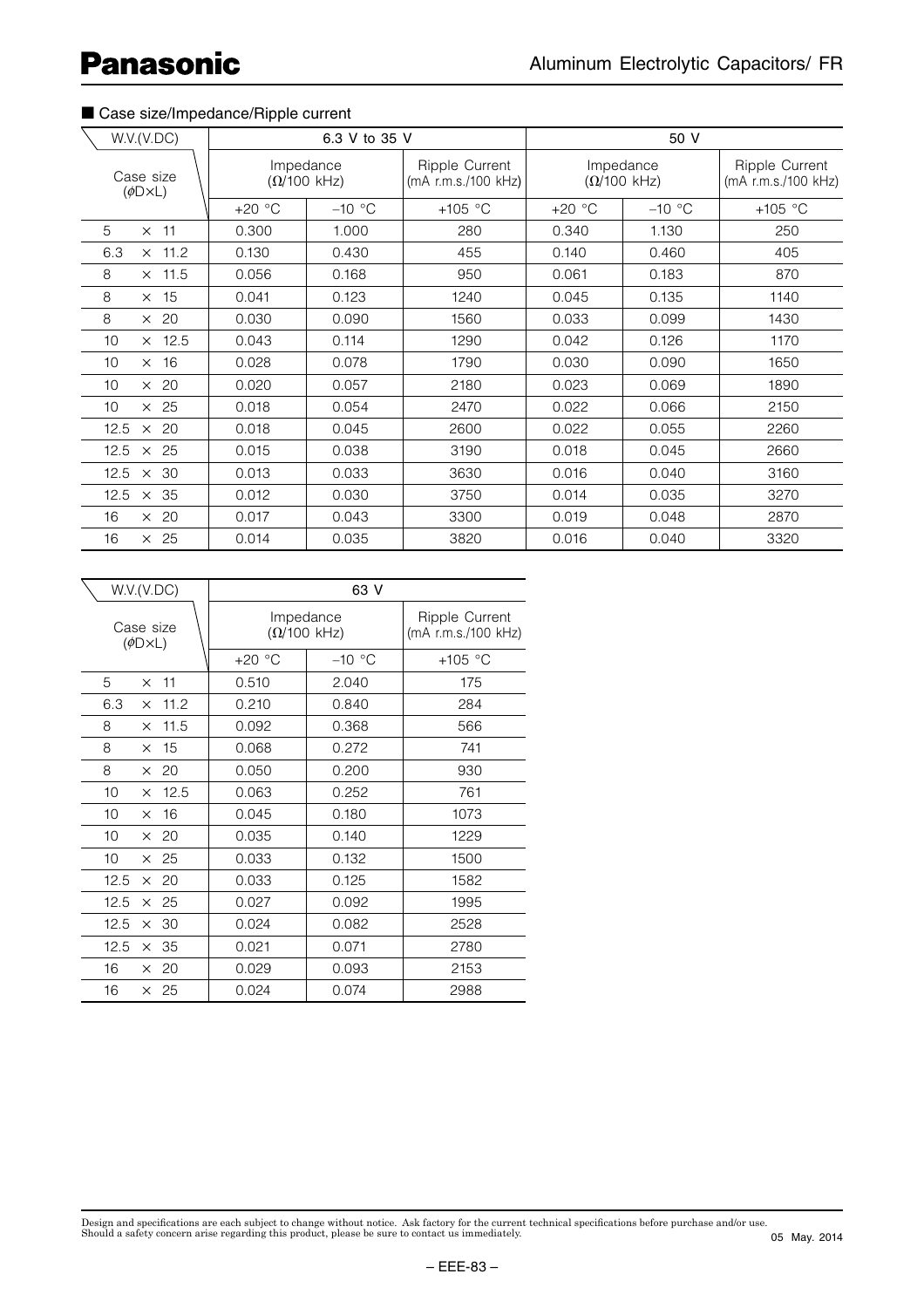### ■ Standard Products

| W.V.       |               |      | Case size | Specification |                             |         |         | Lead Length |            |               |                     | Min. Packaging Q'ty |                            |
|------------|---------------|------|-----------|---------------|-----------------------------|---------|---------|-------------|------------|---------------|---------------------|---------------------|----------------------------|
|            | Cap.          |      |           | Ripple        | Imped-                      | Endur-  | Lead    |             | Lead Space |               |                     |                     |                            |
|            | $(\pm 20 \%)$ | Dia. | Length    | Current       | ance<br>(100 kHz) (100 kHz) | ance    | Dia.    |             |            | Taping Taping | Part No.            | Leads               | Straight <sub>Taping</sub> |
| (V)<br>6.3 |               |      |           |               | $(+105 °C)(+20 °C)$         |         |         | Straight    | *B         | ∗H            |                     |                     |                            |
|            | $(\mu F)$     | (mm) | (mm)      | $(mA$ r.m.s.) | $(\Omega)$                  | (hours) | (mm)    | (mm)        | (mm)       | (mm)          |                     | (pcs)               | (pcs)                      |
|            | 150           | 5    | 11        | 280           | 0.300                       | 5000    | 0.5     | 2.0         | 5.0        | 2.5           | EEUFR0J151()        | 200                 | 2000                       |
|            | 220           | 6.3  | 11.2      | 455           | 0.130                       | 5000    | 0.5     | 2.5         | 5.0        | 2.5           | EEUFR0J221()        | 200                 | 2000                       |
|            | 330           | 6.3  | 11.2      | 455           | 0.130                       | 5000    | 0.5     | 2.5         | 5.0        | 2.5           | EEUFR0J331()        | 200                 | 2000                       |
|            | 470           | 6.3  | 11.2      | 455           | 0.130                       | 5000    | 0.5     | 2.5         | 5.0        | 2.5           | EEUFR0J471()        | 200                 | 2000                       |
|            | 820           | 8    | 11.5      | 950           | 0.056                       | 6000    | 0.6     | 3.5         | 5.0        |               | EEUFR0J821()        | 200                 | 1000                       |
|            | 1000          | 8    | 11.5      | 950           | 0.056                       | 6000    | 0.6     | 3.5         | 5.0        |               | EEUFR0J102()        | 200                 | 1000                       |
|            |               | 8    | 15        | 1240          | 0.041                       | 8000    | 0.6     | 3.5         | 5.0        |               | EEUFR0J122L()       | 200                 | 1000                       |
|            | 1200          | 10   | 12.5      | 1290          | 0.043                       | 6000    | 0.6     | 5.0         | 5.0        |               | EEUFR0J122()        | 200                 | 500                        |
|            | 1500          | 8    | 20        | 1560          | 0.030                       | 9000    | 0.6     | 3.5         | 5.0        |               | EEUFR0J152L()       | 200                 | 1000                       |
|            | 1800          | 10   | 16        | 1790          | 0.028                       | 8000    | 0.6     | 5.0         | 5.0        |               | EEUFR0J182()        | 200                 | 500                        |
|            | 2200          | 10   | 20        | 2180          | 0.020                       | 10000   | 0.6     | 5.0         | 5.0        |               | EEUFR0J222()        | 200                 | 500                        |
|            | 2700          | 10   | 25        | 2470          | 0.018                       | 10000   | 0.6     | 5.0         | 5.0        |               | EEUFR0J272L()       | 200                 | 500                        |
|            | 3300          | 10   | 25        | 2470          | 0.018                       | 10000   | 0.6     | 5.0         | 5.0        |               | EEUFR0J332L()       | 200                 | 500                        |
|            | 3900          | 12.5 | 20        | 2600          | 0.018                       | 10000   | 0.6     | 5.0         | 5.0        |               | EEUFR0J392()        | 200                 | 500                        |
|            | 4700          | 12.5 | 25        | 3190          | 0.015                       | 10000   | 0.6     | 5.0         | 5.0        |               | EEUFR0J472()        | 200                 | 500                        |
|            | 5600          | 12.5 | 30        | 3630          | 0.013                       | 10000   | 0.8     | 5.0         |            |               | EEUFR0J562L         | 100                 |                            |
|            |               | 12.5 | 35        | 3750          | 0.012                       | 10000   | 0.8     | 5.0         |            |               | EEUFR0J682L         | 100                 |                            |
|            | 6800          | 16   | 20        | 3300          | 0.017                       | 10000   | 0.8     | 7.5         | 7.5        |               | EEUFR0J682S()       | 100                 | 250                        |
|            | 8200          | 16   | 25        | 3820          | 0.014                       | 10000   | 0.8     | 7.5         | 7.5        |               | EEUFR0J822()        | 100                 | 250                        |
|            | 100           | 5    | 11        | 280           | 0.300                       | 5000    | 0.5     | 2.0         | 5.0        | 2.5           | EEUFR1A101()        | 200                 | 2000                       |
|            | 150           | 5    | 11        | 280           | 0.300                       | 5000    | 0.5     | 2.0         | 5.0        | 2.5           | <b>EEUFR1A151()</b> | 200                 | 2000                       |
|            | 220           | 6.3  | 11.2      | 455           | 0.130                       | 5000    | 0.5     | 2.5         | 5.0        | 2.5           | EEUFR1A221()        | 200                 | 2000                       |
|            | 270           | 6.3  | 11.2      | 455           | 0.130                       | 5000    | 0.5     | 2.5         | 5.0        | 2.5           | EEUFR1A271()        | 200                 | 2000                       |
|            | 470           | 8    | 11.5      | 950           | 0.056                       | 6000    | 0.6     | 3.5         | 5.0        |               | EEUFR1A471()        | 200                 | 1000                       |
|            | 680           | 8    | 11.5      | 950           | 0.056                       | 6000    | 0.6     | 3.5         | 5.0        |               | EEUFR1A681()        | 200                 | 1000                       |
|            | 820           | 10   | 12.5      | 1290          | 0.043                       | 6000    | 0.6     | 5.0         | 5.0        |               | EEUFR1A821()        | 200                 | 500                        |
|            |               | 10   | 16        | 1790          | 0.028                       | 8000    | 0.6     | 5.0         | 5.0        |               | EEUFR1A102()        | 200                 | 500                        |
|            | 1000          | 8    | 15        | 1240          | 0.041                       | 8000    | 0.6     | 3.5         | 5.0        |               | EEUFR1A102L()       | 200                 | 1000                       |
|            |               | 8    | 20        | 1560          | 0.030                       | 9000    | 0.6     | 3.5         | 5.0        |               | EEUFR1A152L()       | 200                 | 1000                       |
|            | 1500          | 10   | 16        | 1790          | 0.028                       | 8000    | 0.6     | 5.0         | 5.0        |               | EEUFR1A152()        | 200                 | 500                        |
|            | 1800          | 10   | 20        | 2180          | 0.020                       | 10000   | 0.6     | 5.0         | 5.0        |               | EEUFR1A182()        | 200                 | 500                        |
|            | 2200          | 10   | 25        | 2470          | 0.018                       | 10000   | 0.6     | 5.0         | 5.0        |               | EEUFR1A222L()       | 200                 | 500                        |
|            | 3300          | 12.5 | 20        | 2600          | 0.018                       | 10000   | 0.6     | 5.0         | 5.0        |               | EEUFR1A332()        | 200                 | 500                        |
|            | 3900          | 12.5 | 25        | 3190          | 0.015                       | 10000   | 0.6     | 5.0         | 5.0        |               | EEUFR1A392()        | 200                 | 500                        |
|            |               | 12.5 | 30        | 3630          | 0.013                       | 10000   | 0.8     | 5.0         |            |               | EEUFR1A472L         | 100                 |                            |
|            | 4700          | 16   | 20        | 3300          | 0.017                       | 10000   | 0.8     | 7.5         | 7.5        |               | EEUFR1A472S()       | 100                 | 250                        |
|            | 5600          | 12.5 | 35        | 3750          | 0.012                       | 10000   | 0.8     | 5.0         |            |               | EEUFR1A562L         | 100                 |                            |
| 10         |               | 12.5 | 35        | 3750          | 0.012                       | 10000   | 0.8     | 5.0         |            |               | EEUFR1A682L         | 100                 |                            |
|            | 6800          | 16   | 25        | 3820          | 0.014                       | 10000   | $0.8\,$ | 7.5         | 7.5        |               | EEUFR1A682()        | 100                 | 250                        |

· When requesting taped product, please put the letter "B" or "H" between the "( )". Lead wire pitch ∗B=5 mm, 7.5 mm, H=2.5 mm. · Please refer to the page of "Taping Dimensions".

Design and specifications are each subject to change without notice. Ask factory for the current technical specifications before purchase and/or use.<br>Should a safety concern arise regarding this product, please be sure to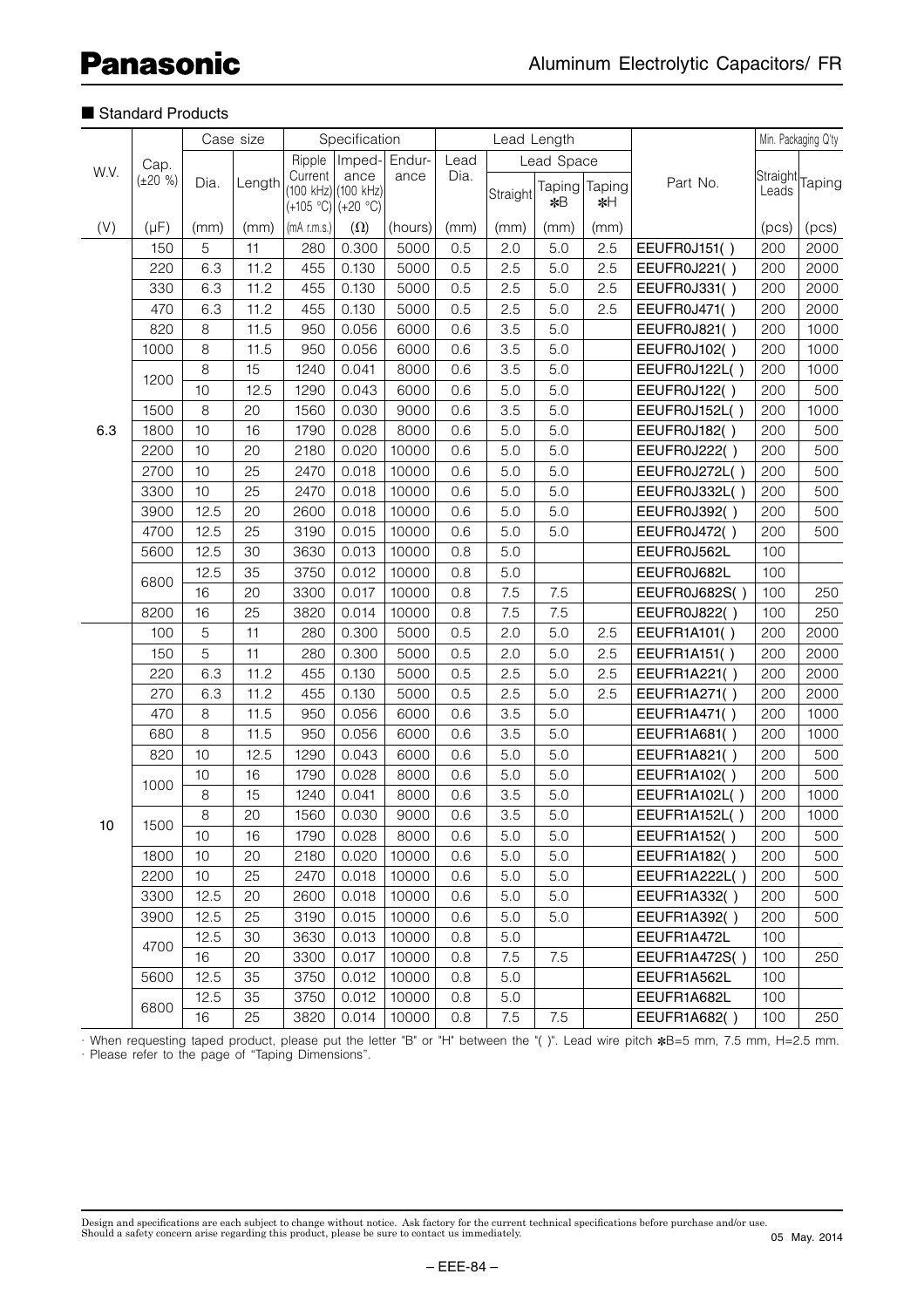## ■ Standard Products

|      |                       | Case size |        | Specification |                                                    |         |      | Lead Length |            |                     |                     |                   | Min. Packaging Q'ty |
|------|-----------------------|-----------|--------|---------------|----------------------------------------------------|---------|------|-------------|------------|---------------------|---------------------|-------------------|---------------------|
|      |                       |           |        | Ripple        | Imped-                                             | Endur-  | Lead |             | Lead Space |                     |                     |                   |                     |
| W.V. | Cap.<br>$(\pm 20 \%)$ | Dia.      | Length | Current       | ance<br>(100 kHz) (100 kHz)<br>$(+105 °C)(+20 °C)$ | ance    | Dia. | Straight    | *B         | Taping Taping<br>∗H | Part No.            | Straight<br>Leads | Taping              |
| (V)  | $(\mu F)$             | (mm)      | (mm)   | (mA r.m.s.)   | $(\Omega)$                                         | (hours) | (mm) | (mm)        | (mm)       | (mm)                |                     | (pcs)             | (pcs)               |
|      | 68                    | 5         | 11     | 280           | 0.300                                              | 5000    | 0.5  | 2.0         | 5.0        | 2.5                 | EEUFR1C680()        | 200               | 2000                |
|      | 100                   | 5         | 11     | 280           | 0.300                                              | 5000    | 0.5  | 2.0         | 5.0        | 2.5                 | EEUFR1C101()        | 200               | 2000                |
|      | 120                   | 6.3       | 11.2   | 455           | 0.130                                              | 5000    | 0.5  | 2.5         | 5.0        | 2.5                 | EEUFR1C121()        | 200               | 2000                |
|      | 220                   | 6.3       | 11.2   | 455           | 0.130                                              | 5000    | 0.5  | 2.5         | 5.0        | 2.5                 | EEUFR1C221()        | 200               | 2000                |
|      | 470                   | 8         | 11.5   | 950           | 0.056                                              | 6000    | 0.6  | 3.5         | 5.0        |                     | EEUFR1C471()        | 200               | 1000                |
|      |                       | 8         | 15     | 1240          | 0.041                                              | 8000    | 0.6  | 3.5         | 5.0        |                     | EEUFR1C681L()       | 200               | 1000                |
|      | 680                   | 10        | 12.5   | 1290          | 0.043                                              | 6000    | 0.6  | 5.0         | 5.0        |                     | <b>EEUFR1C681()</b> | 200               | 500                 |
|      |                       | 8         | 20     | 1560          | 0.030                                              | 9000    | 0.6  | 3.5         | 5.0        |                     | EEUFR1C102L()       | 200               | 1000                |
|      | 1000                  | 10        | 16     | 1790          | 0.028                                              | 8000    | 0.6  | 5.0         | 5.0        |                     | EEUFR1C102()        | 200               | 500                 |
|      |                       | 10        | 20     | 2180          | 0.020                                              | 10000   | 0.6  | 5.0         | 5.0        |                     | EEUFR1C152()        | 200               | 500                 |
| 16   | 1500                  | 10        | 25     | 2470          | 0.018                                              | 10000   | 0.6  | 5.0         | 5.0        |                     | EEUFR1C152L()       | 200               | 500                 |
|      | 1800                  | 10        | 25     | 2470          | 0.018                                              | 10000   | 0.6  | 5.0         | 5.0        |                     | EEUFR1C182L()       | 200               | 500                 |
|      | 2200                  | 12.5      | 20     | 2600          | 0.018                                              | 10000   | 0.6  | 5.0         | 5.0        |                     | EEUFR1C222()        | 200               | 500                 |
|      | 2700                  | 12.5      | 25     | 3190          | 0.015                                              | 10000   | 0.6  | 5.0         | 5.0        |                     | EEUFR1C272()        | 200               | 500                 |
|      |                       | 12.5      | 30     | 3630          | 0.013                                              | 10000   | 0.8  | 5.0         |            |                     | EEUFR1C332L         | 100               |                     |
|      | 3300                  | 16        | 20     | 3300          | 0.017                                              | 10000   | 0.8  | 7.5         | 7.5        |                     | EEUFR1C332S()       | 100               | 250                 |
|      |                       | 12.5      | 35     | 3750          | 0.012                                              | 10000   | 0.8  | 5.0         |            |                     | EEUFR1C392L         | 100               |                     |
|      | 3900                  | 16        | 20     | 3300          | 0.017                                              | 10000   | 0.8  | 7.5         | 7.5        |                     | EEUFR1C392S()       | 100               | 250                 |
|      |                       | 12.5      | 35     | 3750          | 0.012                                              | 10000   | 0.8  | 5.0         |            |                     | EEUFR1C472L         | 100               |                     |
|      | 4700                  | 16        | 25     | 3820          | 0.014                                              | 10000   | 0.8  | 7.5         | 7.5        |                     | EEUFR1C472()        | 100               | 250                 |
|      | 5600                  | 16        | 25     | 3820          | 0.014                                              | 10000   | 0.8  | 7.5         | 7.5        |                     | EEUFR1C562()        | 100               | 250                 |
|      | 47                    | 5         | 11     | 280           | 0.300                                              | 5000    | 0.5  | 2.0         | 5.0        | 2.5                 | EEUFR1E470()        | 200               | 2000                |
|      | 68                    | 5         | 11     | 280           | 0.300                                              | 5000    | 0.5  | 2.0         | 5.0        | 2.5                 | EEUFR1E680()        | 200               | 2000                |
|      | 100                   | 6.3       | 11.2   | 455           | 0.130                                              | 5000    | 0.5  | 2.5         | 5.0        | 2.5                 | EEUFR1E101()        | 200               | 2000                |
|      | 150                   | 6.3       | 11.2   | 455           | 0.130                                              | 5000    | 0.5  | 2.5         | 5.0        | 2.5                 | EEUFR1E151()        | 200               | 2000                |
|      | 220                   | $\,8\,$   | 11.5   | 950           | 0.056                                              | 6000    | 0.6  | 3.5         | 5.0        |                     | EEUFR1E221()        | 200               | 1000                |
|      | 330                   | 8         | 11.5   | 950           | 0.056                                              | 6000    | 0.6  | 3.5         | 5.0        |                     | EEUFR1E331()        | 200               | 1000                |
|      | 390                   | 8         | 15     | 1240          | 0.041                                              | 8000    | 0.6  | 3.5         | 5.0        |                     | EEUFR1E391L()       | 200               | 1000                |
|      |                       | 8         | 15     | 1240          | 0.041                                              | 8000    | 0.6  | 3.5         | 5.0        |                     | EEUFR1E471Y()       | 200               | 1000                |
|      | 470                   | 8         | 20     | 1560          | 0.030                                              | 9000    | 0.6  | 3.5         | 5.0        |                     | EEUFR1E471L()       | 200               | 1000                |
|      |                       | 10        | 12.5   | 1290          | 0.043                                              | 6000    | 0.6  | 5.0         | 5.0        |                     | EEUFR1E471()        | 200               | 500                 |
|      | 560                   | 8         | 20     | 1560          | 0.030                                              | 9000    | 0.6  | 3.5         | 5.0        |                     | EEUFR1E561L()       | 200               | 1000                |
|      | 680                   | 8         | 20     | 1560          | 0.030                                              | 9000    | 0.6  | 3.5         | 5.0        |                     | EEUFR1E681L()       | 200               | 1000                |
| 25   |                       | 10        | 16     | 1790          | 0.028                                              | 8000    | 0.6  | 5.0         | 5.0        |                     | EEUFR1E681()        | 200               | 500                 |
|      | 820                   | 10        | 20     | 2180          | 0.020                                              | 10000   | 0.6  | 5.0         | 5.0        |                     | EEUFR1E821()        | 200               | 500                 |
|      | 1000                  | 10        | 20     | 2180          | 0.020                                              | 10000   | 0.6  | 5.0         | 5.0        |                     | EEUFR1E102()        | 200               | 500                 |
|      |                       | 10        | 25     | 2470          | 0.018                                              | 10000   | 0.6  | 5.0         | 5.0        |                     | EEUFR1E102L()       | 200               | 500                 |
|      | 1200                  | 10        | 25     | 2470          | 0.018                                              | 10000   | 0.6  | 5.0         | 5.0        |                     | EEUFR1E122L()       | 200               | 500                 |
|      | 1500                  | 12.5      | 20     | 2600          | 0.018                                              | 10000   | 0.6  | 5.0         | 5.0        |                     | EEUFR1E152()        | 200               | 500                 |
|      | 1800                  | 12.5      | 25     | 3190          | 0.015                                              | 10000   | 0.6  | 5.0         | 5.0        |                     | EEUFR1E182()        | 200               | 500                 |
|      |                       | 16        | 20     | 3300          | 0.017                                              | 10000   | 0.8  | 7.5         | 7.5        |                     | EEUFR1E182S()       | 100               | 250                 |
|      | 2200                  | 12.5      | 30     | 3630          | 0.013                                              | 10000   | 0.8  | 5.0         |            |                     | EEUFR1E222L         | 100               |                     |
|      |                       | 16        | 20     | 3300          | 0.017                                              | 10000   | 0.8  | 7.5         | 7.5        |                     | EEUFR1E222S()       | 100               | 250                 |
|      | 2700                  | 12.5      | 35     | 3750          | 0.012                                              | 10000   | 0.8  | 5.0         |            |                     | EEUFR1E272L         | 100               |                     |
|      |                       | 16        | 20     | 3300          | 0.017                                              | 10000   | 0.8  | 7.5         | 7.5        |                     | EEUFR1E272S()       | 100               | 250                 |
|      | 3300                  | 16        | 25     | 3820          | 0.014                                              | 10000   | 0.8  | 7.5         | 7.5        |                     | EEUFR1E332()        | 100               | 250                 |

· When requesting taped product, please put the letter "B" or "H" between the "( )". Lead wire pitch ∗B=5 mm, 7.5 mm, H=2.5 mm. · Please refer to the page of "Taping Dimensions".

Design and specifications are each subject to change without notice. Ask factory for the current technical specifications before purchase and/or use.<br>Should a safety concern arise regarding this product, please be sure to